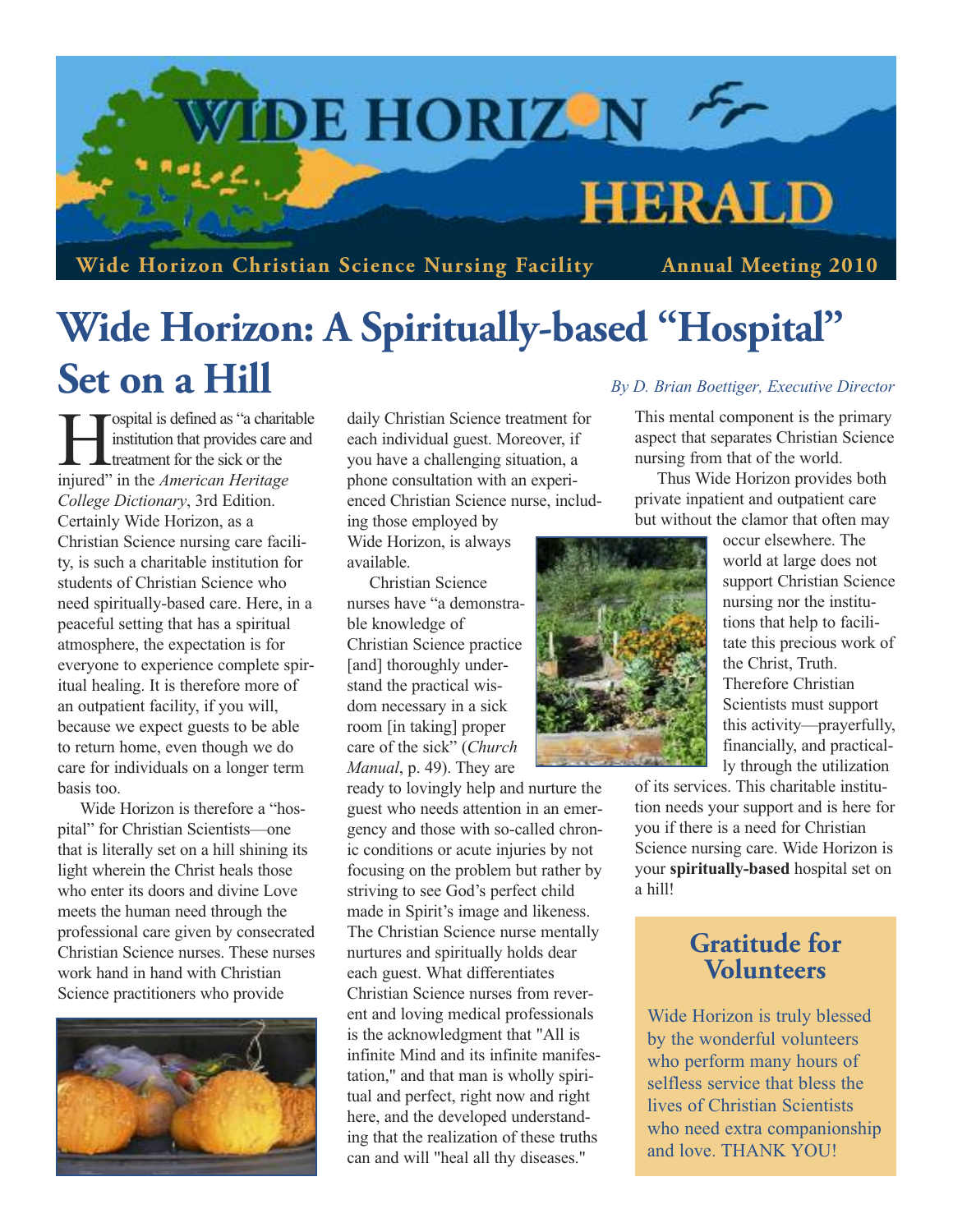# **2010 Nursing Annual Meeting Report** *By Susan Wood, Director of*

2010 has been a year of prog<br>fresh ideas, and healing. The<br>"core elements" of Christia<br>Science nursing remain the same 010 has been a year of progress, fresh ideas, and healing. The  $\rightarrow$  "core elements" of Christian from year to year–providing practical care to individuals in accord with the theology of Christian Science. Yes, we bandage wounds, give baths, pre-

pare food, and help people get back on their feet again after a fall, but most importantly, we strive to see each individual guest as God sees them–already perfect and complete. This is the "skill" that really binds up the wounds and enables men and women to go forward. We've also had some

things that are a little new and different this year. This summer we had four teenage Sunday School students (mainly daughters of current staff) helping us provide expanded activities for our guests. They read the Bible Lesson or articles from the Periodicals one-on-one to a guest. They also played cards and other games, made some valiant attempts at doing artwork, gave wheel chair rides outside, and befriended our guests. The girls, working about one day a week, loved their work. They felt the importance of what they were doing in helping individual guests and the facility as a whole. They were also touched by the opportunity to witness and participate in the *demonstration of Christian Science* —the truths they've been learning about in Sunday School for years.

At Wide Horizon, our days are like a laboratory where we take those truths out of "the books" and put them into practice and watch them work. That is neat—no matter what so-called age or stage of our lives we are in! We also have some adult volunteers who come nearly every week, who have found a real sense of purpose and enrichment in their own lives as they spend time with our guests and help at the facility.

One of the changes we made this year was to add a set of double doors in the middle of one of the two hallways. Although this was supposed to



*Teresa Claro*

have more work to do to complete our separate "patio wing" concept, but we have already seen the benefits in a quieter, more peaceful facility. We have also seen a more restful sense, at times, from guests who live in the patio wing, who may decide to lie down on their bed and listen to the inspirational message coming over the speaker rather than pacing back and forth throughout the building.

We continue to provide "outpatient" care for individuals who can come to

the facility to have a wound bandaged or to have a shower or something like that. We are also working to *expand* our ability to meet calls for Christian Science nursing in the home. If you have a need, give us a call and let's see what we can work out.

We have also purchased a new lifter, which will enable us to lift a per-

son quickly, comfortably and safely from bed to chair or wheel chair to

## *Christian Science Nursing*

commode, etc. The new lifter also has some advanced features that will assist a person who is regaining the ability to take their weight on their feet or learning to walk again. Contributions toward this \$5,000 expense are greatly appreciated!

Earlier this month, the annual conference of Administrators, Directors of Christian Science Nursing, and Board members from Christian Science facilities throughout the world was held in Boulder, CO. As part of that inspiring event, Wide Horizon hosted the participants for a light evening meal and a tour of our three buildings. All of them, whether from the smallest facilities or the largest, **loved** our facility. It was rewarding to see how interested they were in our unique expression of Christian Science Nursing. The comment I heard the most, as different groups of people moved along from building to building in the tour was, "*We want to stay in Horizon House!*" This gorgeous accommodation for Rest and Study for Spiritual Renewal is right in your backyard, but few of you have seen it and most of you



*Calaine Ohmert & Carol Hanauer*

have never spent a night there. Come find out what people from as far away as the U.K. and Switzerland are raving about! From time to time we still have special rates. Check our web site, <www.widehorizon.org> or call to find out.

New in Horizon House this year was the inclusion of "Supervised Residential Living" in addition to Rest and Study. This program is

*(Continued on page 3)*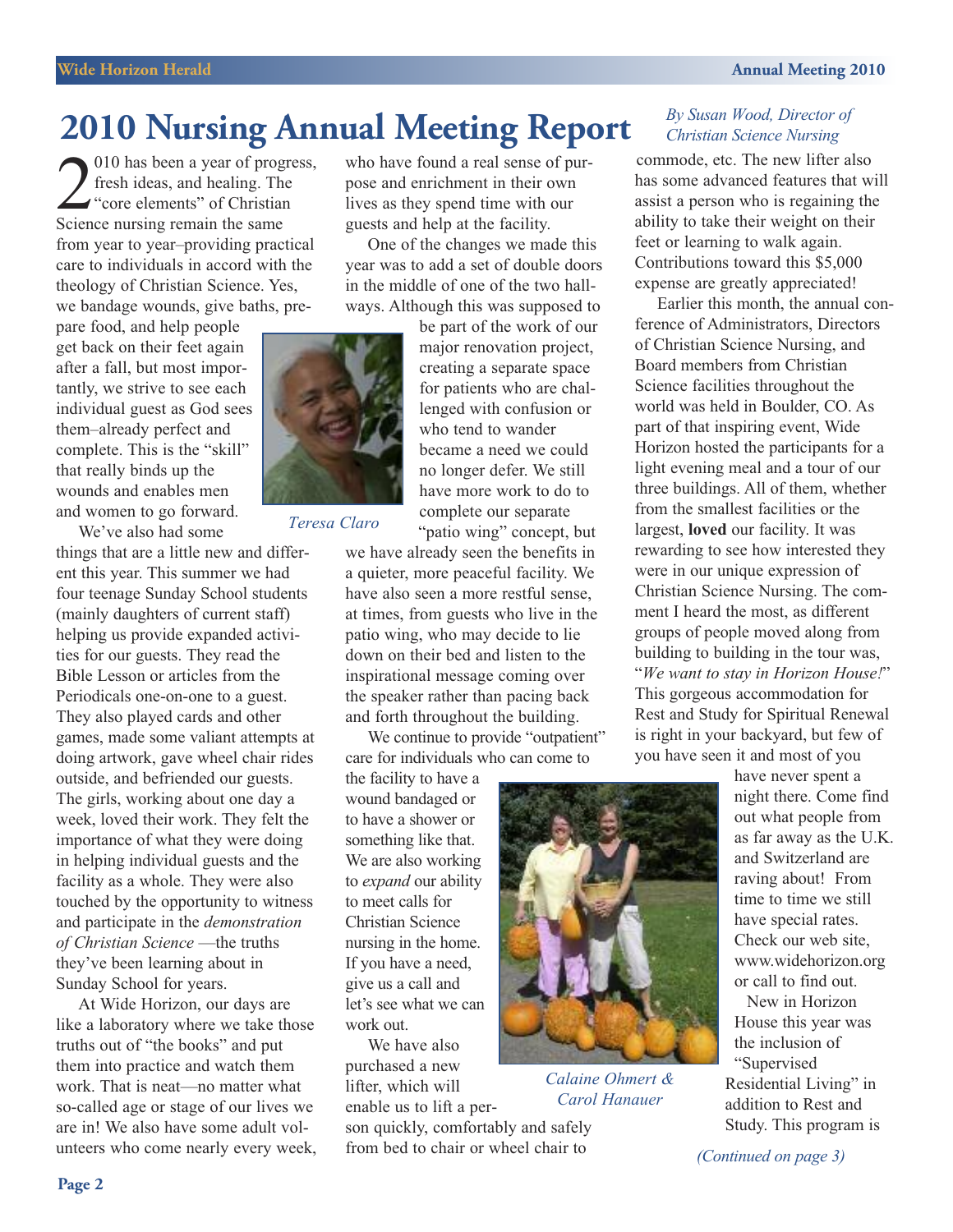**The theme of this year's annual meeting on September 26th was "…a more expansive love…" taken from** *Science and Health with Key to the Scriptures***, by Mary Baker Eddy (p. 265). The inspirational talk titled "Our Spiritual Journey" was given by Kathryn Hoyt, C.S., of Highlands Ranch, Colorado.**

### **Citations referenced in Kathryn's talk:**

- *• Twelve Years with Mary Baker Eddy* by Irving Tomlinson (Pages 63-64)
- Matt. 10:41
- *• Science and Health with Key to the Scriptures* by Mary Baker Eddy (Pages 428:8-14, 26-29 and 392:24-32)
- Deut 31:8 from *The Message* by Eugene Peterson
- My 356:1 from *Prose Works* by Mary Baker Eddy

for individuals who want to give up the hassles of home maintenance, cooking, cleaning, etc. and be part of an active community of spiritual thinkers. We had one guest in Supervised Residential Living for the better part of the past year. This indi-

vidual has had many homes all over the world, and yet Wide Horizon proved to be one of the very best because of the nurturing love she was constantly embraced in.

With all this caring, reading, praying, and nurturing, do we actually have any healings? Yes, it's going on every day! Recent healings include: complete freedom from pain and difficulty in walking; healing of injuries sustained in falls; patients who had suddenly become weak and unresponsive restored to their normal activities–sometimes quickly, sometimes over a period of days; patients who had lost their desire or ability to eat, eating normally again; and wounds healed.

*(Nursing, continued from page 2)* One healing that seemed to take a while at first, concerned a woman who has made Wide Horizon her home. She had a fall and after a week or more of being in a lot of pain, her family decided it was probably a good idea to get an x-ray. At the hospital, the x-ray showed her pelvis was



fractured in 2 places. It wasn't something they would operate on. All they could offer her was "pain management." But since she'd been refusing pain medication the entire time she was there, she returned home quickly! Back at Wide Horizon, she spent sev-

**The Present By William McKenzie**

**The doors of my future and past Have irremovable bars; I fought as they prisoned me fast, These doors of my future and past, But in the still Present, at last, I am calm beholding the stars, -- Though doors of my future and past Have irremovable bars.**

**The future and past are man's The Present belongeth to God; Man visions, and fears for his plans, (The future and past are man's,) Regrets, and his failure bans, Till peace is a path untrod; The future and past are man's The Present belongeth to God.**

> eral weeks being mostly in bed because of the pain. She lost her interest in eating. Every now and then she was willing to get up to her chair with the assistance of two Christian Science nurses. Then one day, she was able to get out of bed with minimal help, started walking down the

> > hall with her walker, and ate in the dining room. This was the turning point in her healing. There was even a tooth that had become loose with the gum around it inflamed. At that point we realized that the tooth and gum were normal and sound.

Not all healings are this dramatic to watch, but they are all wonderful to the people who experience them. We thank all who are supporting this healing work of Christian Science nurs-

ing here in Colorado. We thank you for your donations, your prayers, and your volunteer time. You can also support Wide Horizon by making use of our services, or recommending them to friends who might not be aware of them.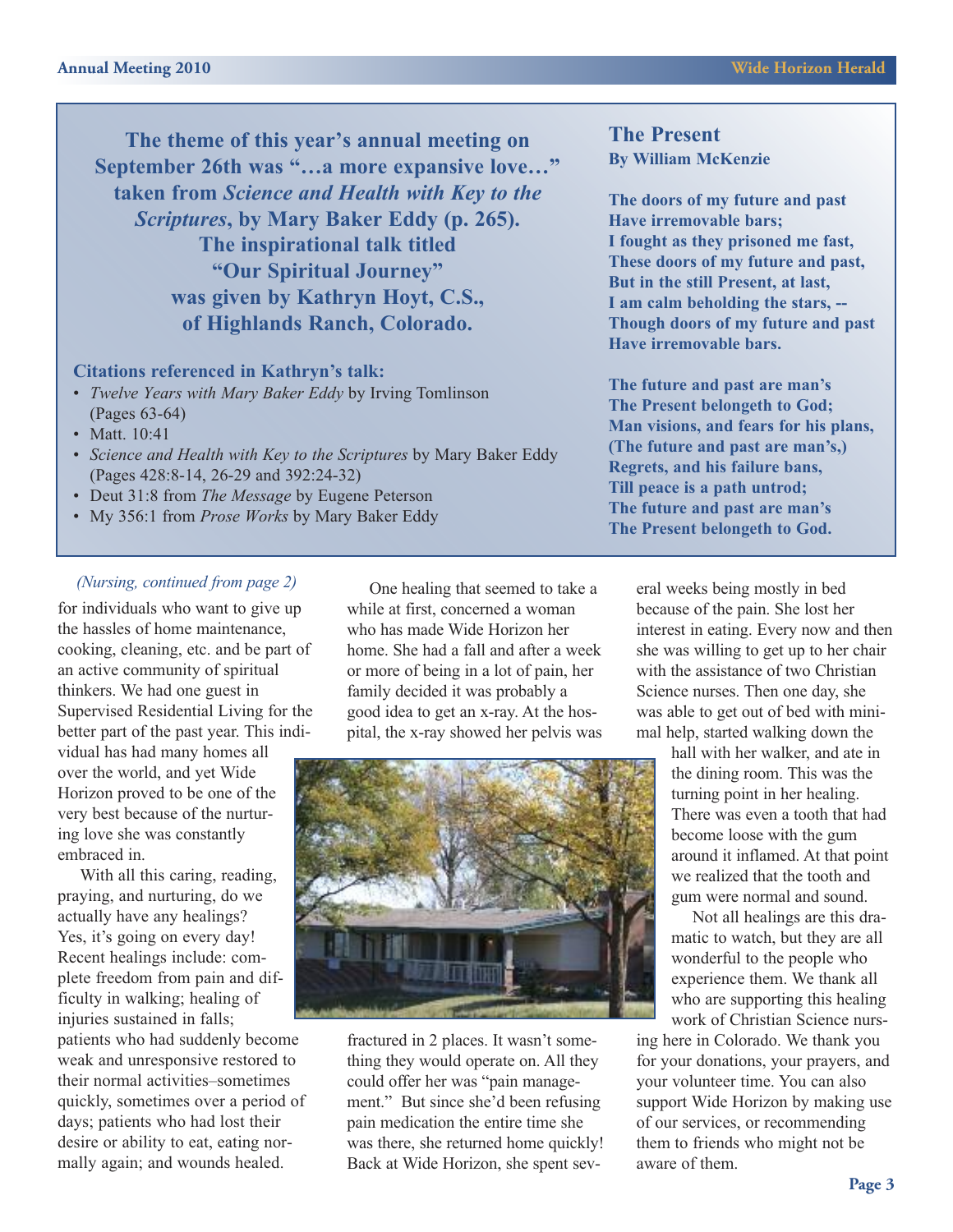# denverpost.com

**DENVER AND THE WEST**

# Christian Scientists push for health insurance that covers spiritual care

**By Electa Draper**

*The Denver Post*

POSTED: 09/27/2010 01:00:00 AM MDT

WHEAT RIDGE — In her mind's eye, Sue Wood still clearly sees the young man burned head to toe in a grease fire.

He had fled a hospital emergency room to seek help at Wide Horizon, a nonmedical religious nursing-care center.

"He was in tough shape," said Wood, the center's director of nursing.

The burn victim, in his early 20s, was a Christian Scientist. When ER doctors told him he faced six months of skin-graft surgeries, he turned to his religion.

His religion told him to rely on prayer for healing.

His religion told him "he is the spiritual image and likeness of God instead of a material, biological being." That the material world and suffering are illusory. That suffering is an error resulting from sin or fear. And that healing is "the natural outcome of gaining this spiritual realization."

"The more clearly we see God's love," Wood said, "the greater the alleviation of pain and suffering."

And the Church of Christ, Scientist is lobbying the federal government to give its members an option to buy health insurance that covers this kind of spiritual care.

Wood said her nurses put the burned man in the shower, where they peeled off his bandages and rinsed away the medication. They replaced the bandages with clean ones.

Over the weeks, they kept him clean and covered. They also applied their spiritual principles. And he made dramatic progress. As Wood remembers, he returned to work in a little more than a month.

When the bandages were removed for good, "he was crying, and we were crying too," she said. "He has no noticeable scars."

For 60 years, Wide Horizon, which sits high on a Wheat Ridge hillside, has offered spiritual care and healing. The center serves seven states: Colorado, Montana, New Mexico, Utah, Kansas, Wyoming and Nebraska.

The center practices Christian Science, a theology and healing system founded by Mary Baker Eddy in Boston in 1879.

The church is grounded in the Bible and in Eddy's primary textbook on Christian Science, "Science and Health with Key to the Scriptures."

"What Christ Jesus practiced and taught 2,000 years ago is still applicable. Those spiritual laws are eternal laws," said Wide Horizon executive director D. Brian Boettiger. "Mrs. Eddy was a pioneer leader who rediscovered those laws."

Wide Horizon has 29 beds and a staff of 39, including 22 nurses.

What you won't see at Wide Horizon are bottles of pills, medicine-filled cabinets, IV stands or X-ray equipment. You won't see any diagnostic machinery or even a doctor. There is a cat in residence.

Without medicine to give or blood-pressure gauges to read, what do all those nurses do? Wood says nursing means to nurture, nourish, foster and promote.

Training for "basic nursing arts" entails a couple of months in the classroom and nine to 12 months of mentored on-the-job instruction.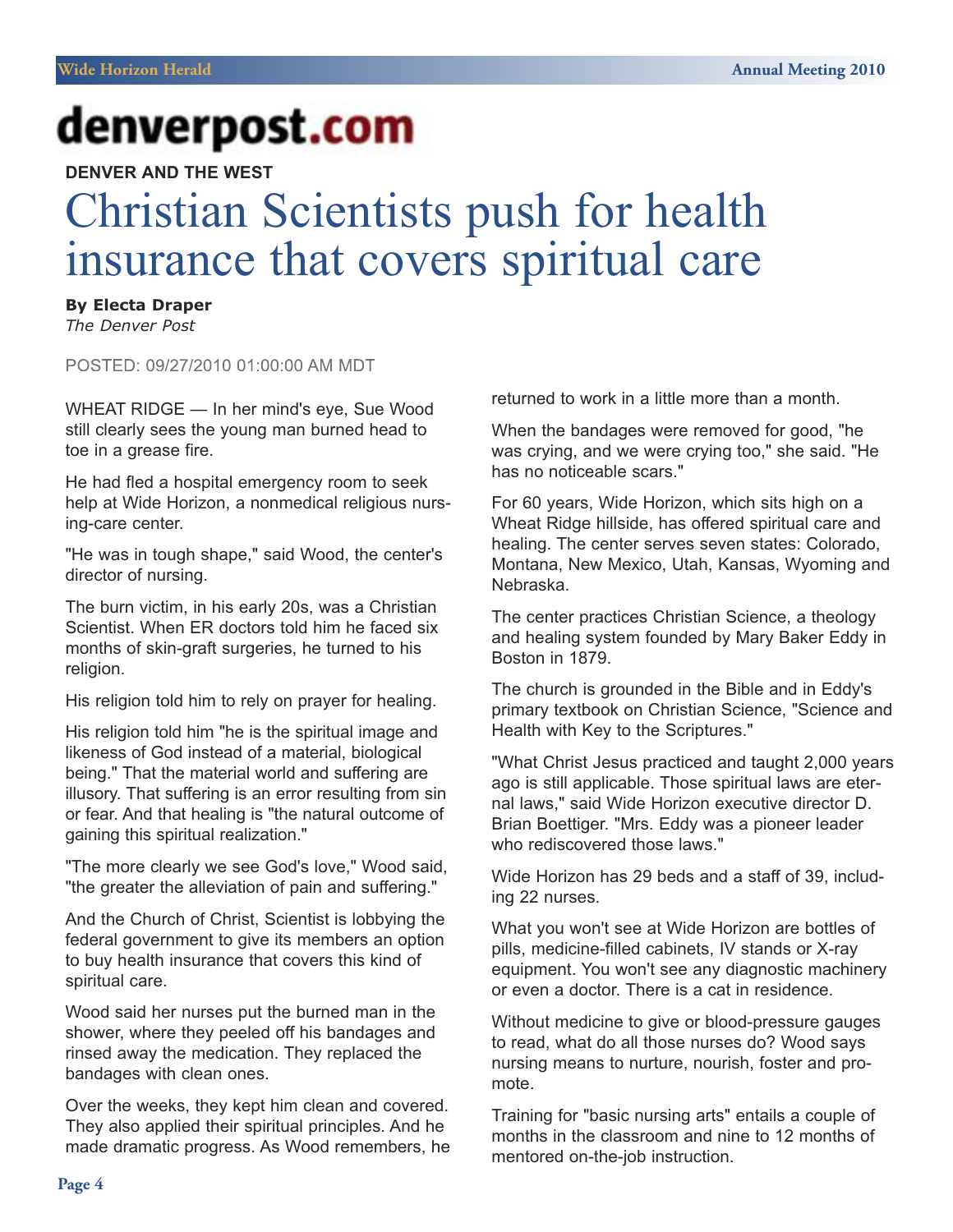# denverpost.com

Advanced training involves an additional six weeks in the classroom and another year of instruction on the job. Christian Science nurses are not licensed by the state.

"If the government is going to take the extraordinary step of requiring Americans to buy health insurance, they should be responsive to the kinds of health care Americans are relying on," said Gary Jones, federal manager of the Christian Science Committee on Publication. "That should include skilled nonmedical nursing care and treatment through prayer."

Religious nonmedical health care institutions are covered by Medicare, the federal employees' health-benefits program and some programs for U.S. military personnel.

In addition to 600 Christian Science nurses and 33 nursing- care centers in the U.S., there are, church literature says, 1,500 individual Christian Science practitioners worldwide who take an intensive two- week course and have "a proven record" of healing.

They typically charge \$20 to \$60 a day.

At Wide Horizon, rates range from \$150 a day for a single room and an hour of nursing care to \$420 a day for a single room an average of six hours of nursing care.

A few hundred private insurance products once covered religious nonmedical health care institutions, but the number has dwindled to a handful, Boettiger said.

"What we want," Jones said, "is for spiritual care to be an option for insurance coverage available through the insurance exchanges."

In late 2009, there was a provision in the health care reform bill to give Christian Science treatments some parity with clinical medicine as substitute or supplemental treatments. The provision would have prohibited discrimination against religious and spiritual health care.

Sen. Orrin Hatch, R-Utah, with the support of Democratic Massachusetts Sens. John Kerry and the late Edward Kennedy, put in the provision.

However, opponents, such as the Freedom From Religion Foundation, got it taken out. Critics argued that conferring that kind of legitimacy on practices outside "scientific medicine" was a slippery slope to set foot on.

"We haven't given up," Jones said.

Much of the reform legislation doesn't go into effect until 2014.

The mandated coverage currently allows some exemptions for religious organizations that have structures in place that already cover a group's health care expenses. Examples of these include the Amish system and some health care ministries.

Christian Scientists tend to be healthy and independent, Wood said, but they are also a practical people and recognize a need for nursing care, especially long-term care for the very old.

"If we have to buy health care, we should at least have access to a policy we would use," said Peter Van Vleck, the church's Colorado media and legislative liaison.

Jones said the church is not asking for a special provision for itself but for freedom for all Americans who would choose nontraditional care.

Even within Christian Science, there is a diversity of needs.

"Our church does not require us to use prayer only," Van Vleck said. "Our church does not punish us for getting a bone set or receiving any kind of medical treatment. It's the individual's choice. Such treatment could be a temporary means, a step, that enables someone to take the next step to complete reliance on God."

In Colorado, there are 28 Christian Science branch churches and societies. The Denver area is home to about half of them. The church does not quote membership numbers.

Worldwide, there are more than 1,800 church branches and societies.

*Electa Draper: 303-954-1276 or edraper@denverpost.com*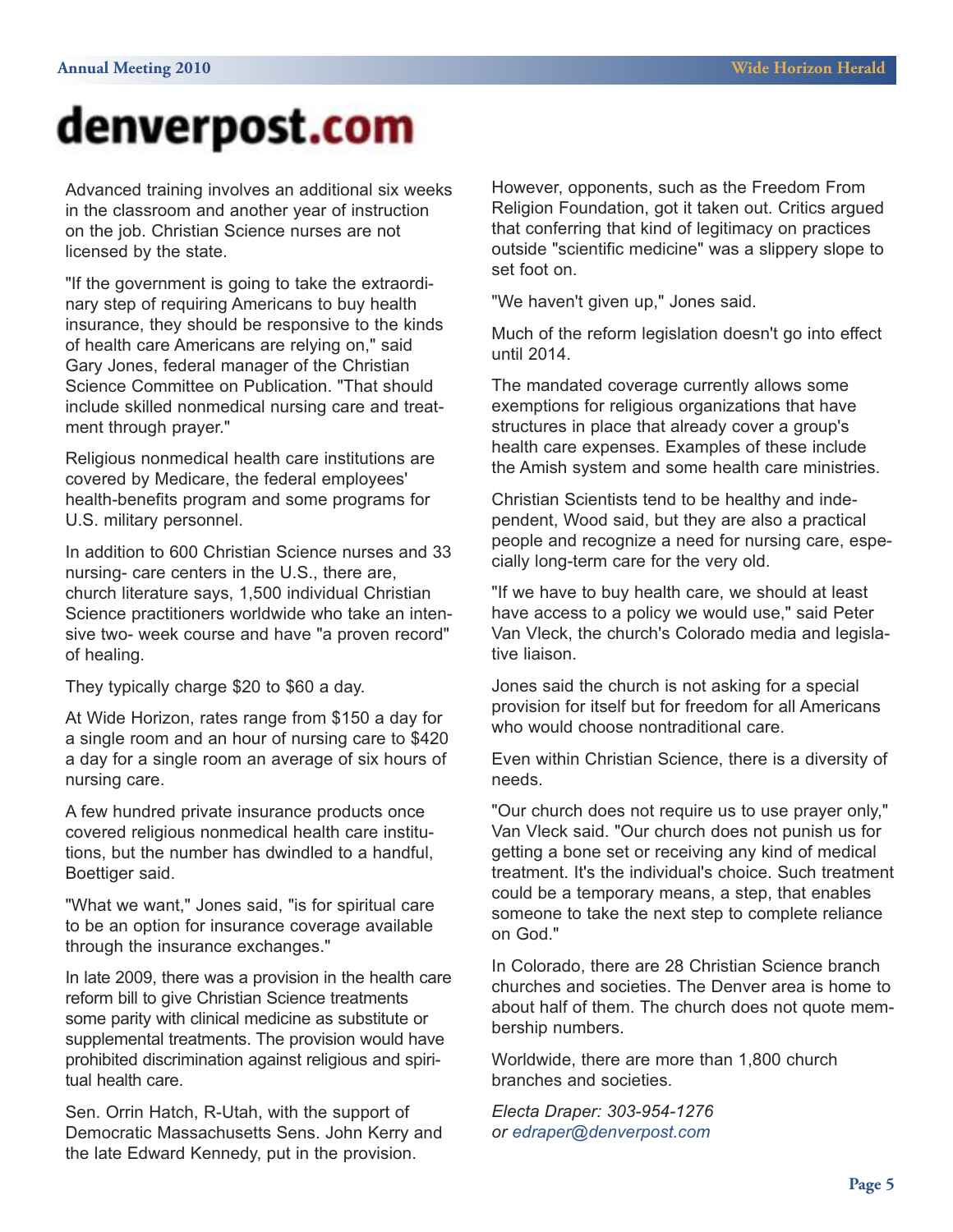## **Annual Meeting Board Report**

The theme for this year's annual meeting is "A More Expansive Love." Wide Horizon's activities have certainly been expansive this past year, whether it has been in nursing our guests, visiting churches to share Wide's activities with others, hosting a Christian Science Nursing Conference, or continuing to plan for expanding our North Building structure. As you may know, a metaphysical topic is selected for each board meeting to help us expand our thought and provide a metaphysical basis for our activity. The topics for this year were: Perfection, Thanksgiving, The Christ, All Things New, Still Focused, Inspiration from reading *The First Church of Christ, Scientist*, Inspiration from reading *Unity of Good*, Begin Rightly, Gratitude, Momentum, Harmony, and Clear Vision.

This past year, board and staff members visited various churches to share what is going on at Wide Horizon. Visits included a discussion on what Christian Science nursing is, the importance of the nurse's thought and how they prepare their thought, the services we provide, and an



update on our building project. Several healings were shared as well as useful information relating to questions Christian Scientists may wish to ask their insurance companies and the value of healthcare directives. We visited churches in the Denver area as well as Loveland, Greeley, Colorado Springs, Pueblo,

Salt Lake City, Cheyenne, Billings, Wichita, and we will be visiting Boulder in two weeks. If for some reason we did not visit your church and you would like to schedule a visit, please contact us.

Our North Building Expansion Project is continuing. We are currently envisioning making additions and modifications to the North

building that will provide a new kitchen, a larger living and dining room, and offices for our administration staff. By moving these functions out of the South building, we plan to shut down the South building and realize some operational savings. The changes to the North Building will also allow us to reallocate some of the current spaces to provide an increased opportunity for guest activities and a larger and more centrally located quiet area for prayer and study that can be used by guests, nurses, and visitors. Our goal is to raise \$3M and we have raised \$1M to date in outright gifts and promises to give. Some have asked if we plan to sell land to finance the project. The answer is no, we do not have any such plans at present. If you would like to learn more about the North Building Expansion Project, sometimes also known as the Capital Campaign, please contact a board or staff member after this meeting or

call us in the next few weeks.

The Association of Organizations of Christian Science Nursing, more commonly known as the AOCSN, held their annual conference in Boulder a few weeks ago. The AOCSN fosters communication and mutual support among Christian Science nursing organizations whether they be facilities or visiting nurse services— by gathering and



disseminating valuable information about Christian Science nursing standards, Christian Science nursing education, Christian Science nursing management, and organizational administration and governance. This is accomplished through teleconferences, focus meetings, a website, and annual conferences. The conference just held was also a wonderful opportunity to share valuable metaphysical ideas and how challenges have been met through prayer. The focus of the most recent meeting was on "sustainability." Healings and demonstrations of Love's provision for nursing organizations were also shared.

Wide Horizon had the privilege of being the host facility for the conference. We opened wide our doors to all conference attendees for a tour on Friday, September 10. While respecting our guest's privacy, we were able to share some of the practices used in the North building, and

*(Continued on page 7)*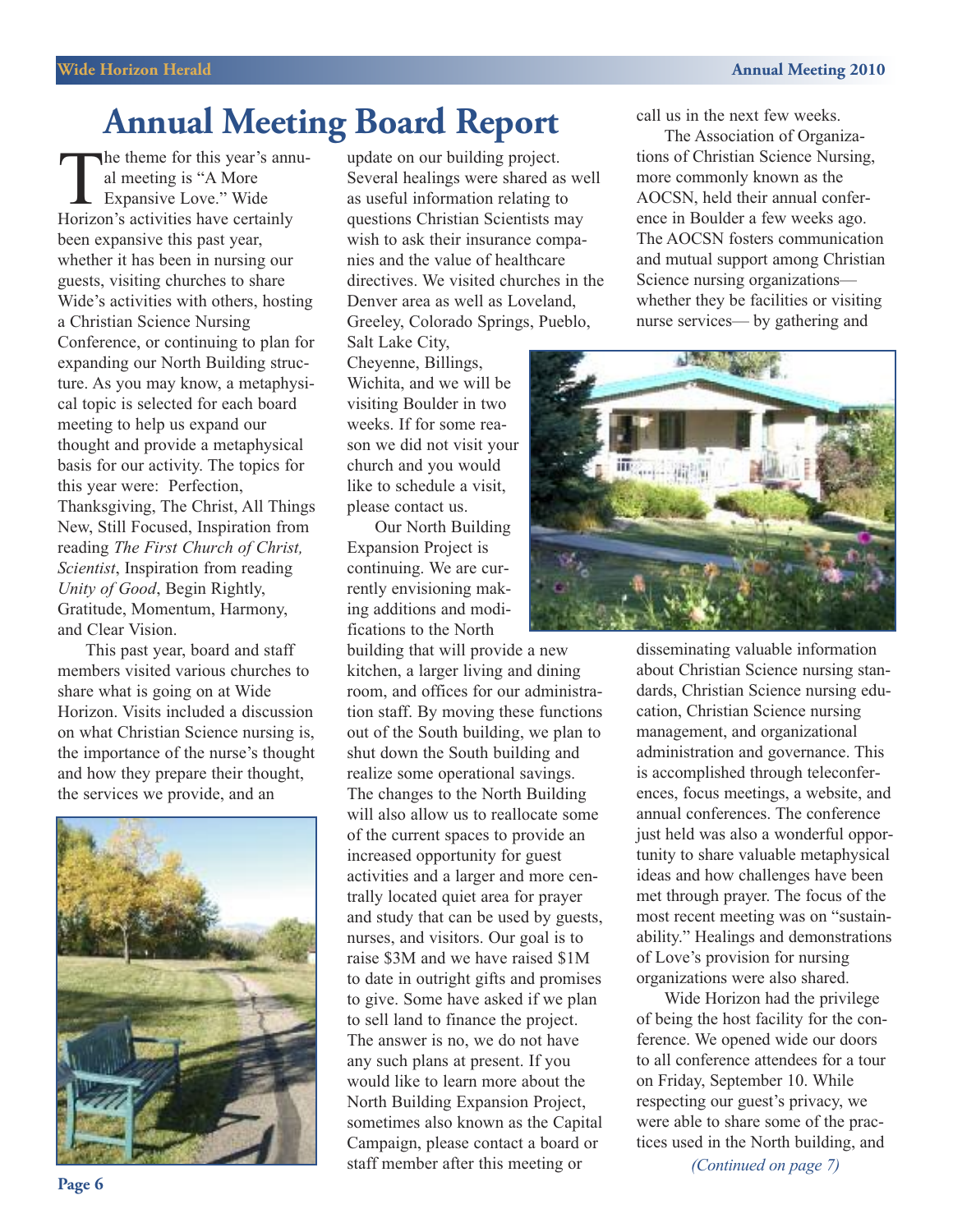many visitors commented on how nice the rooms are in Horizon House. The best part of these visits, is that members from other Christian Science nursing organizations can see how Wide is implementing various ideas and take back ideas that may be useful for their own organizations. We received many favorable comments and I'd like to thank all the staff of Wide Horizon who helped host this effort. You should know that Brian Boettiger, our Executive Director and Sue Wood, our Director of Christian Science Nursing were also part of the agenda planning committee. Thanks to both of them for all the effort that went into planning and hosting the conference!

As part of our expanding activities, we have opened our doors to several Christian Science groups for their activities, including a regular Bible study group as well as Joint Broadcast Committee or JBC Meetings. As many of you know, the JBC sponsors the weekly Sentinel and Herald radio programs. We [hosted] a Bible workshop by the Principle Foundation on October 9th in the South Building.

Thanks also to each of you who so lovingly support the activities of



**There were four employees recognized for benchmarks of service to Wide Horizon. They are:**





**Carol Hanauer, Assistant Director of CS Nursing 20 years**

**Calaine Ohmert Business Manager 20 years**

> **Chovane Vang Food Services 10 years**

Wide Horizon. We value your prayers, your recording of articles,

> your reading or playing the piano at Thursday evening testimony meetings, the time you spend with guests along with all the other volunteer activities you do. Thank you also for your financial support.

Mary Baker Eddy writes in *Science and Health*, "God expresses in man the infinite

idea forever developing itself, broadening and rising higher and higher from a boundless basis. Mind mani-



fests all that exists in the infinitude of Truth<sup>"</sup> Thanks to all of you who are actively nurturing and nursing this development of the

*Margee Howard*

infinite idea both within yourselves and through your support of Wide Horizon.